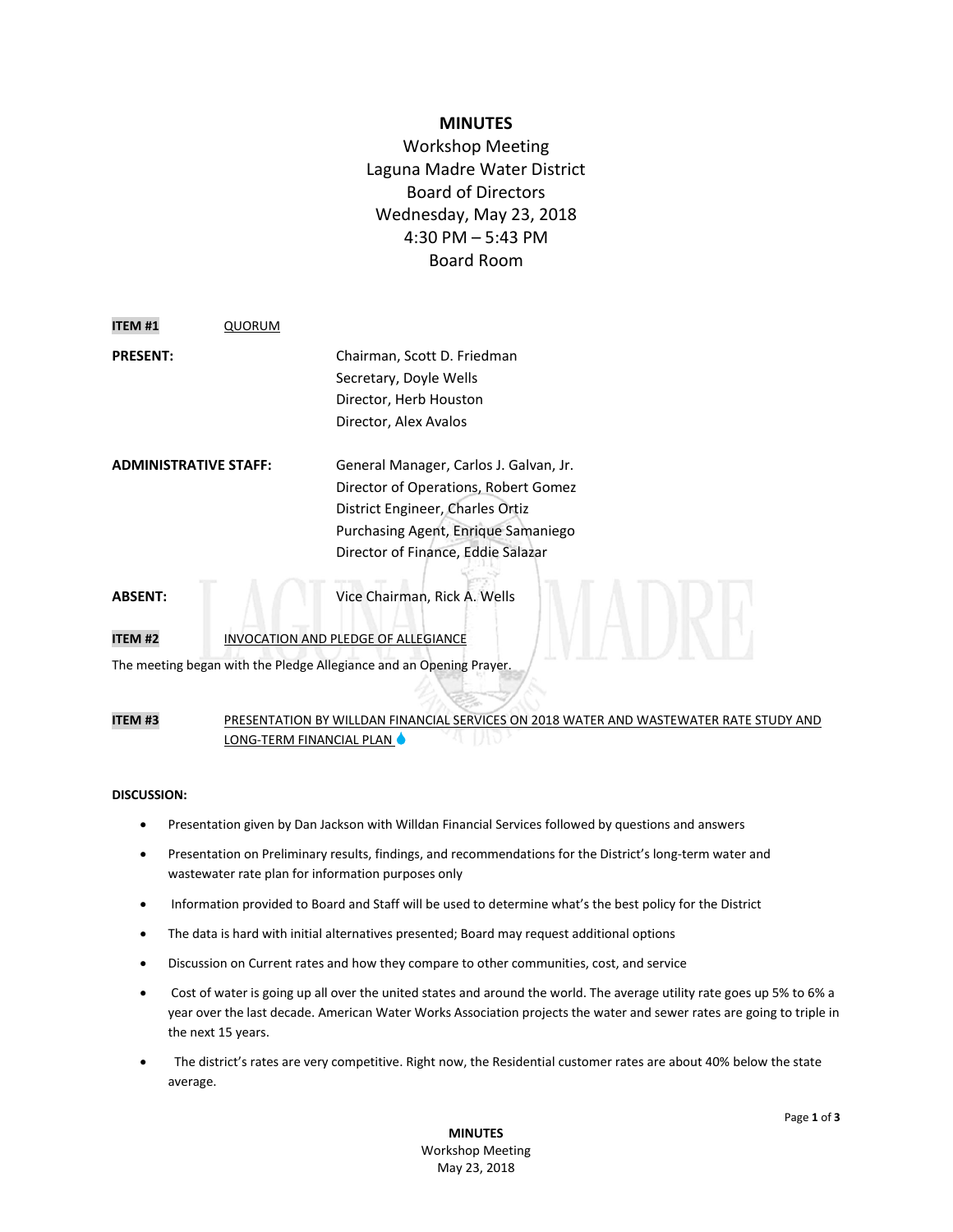- The District 's last rate adjustment was in 2016. Current rate plan encourages conservation, and charge by meter size. Most residential customers have 5/8" meters.
- Rate Study plan gave a 5-year plan
- Are we in the norm on state bases? Base charge is a little low.
- Are we in the norm on the higher volumes above the base rate? Gallon allowance is a little high
- Accounts Healthy account growth in last four years, projecting to increase in reasonably moderate level about 50 accounts per year. A conservative approach, growth numbers may change drastically
- Water usage- this year, projected to sell 1.26 billion gallons of water and expected to increase in the next ten years
- Cost of Service- Fund balance is in very sound condition, rates covering all costs. Water rates are carrying wastewater rates.
- The long-term plan will include water to cover water and wastewater will cover wastewater. Wastewater rate adjustments will be high than water rate adjustments
- Cost of service is composed of 3 expenses operating expenses, capital outlay, and debt service
- The district is forecast to spend 18 million dollars in capital improvements in the next five years, includes about 6 million dollars in water cost and 12 million dollars in wastewater cost
- Need to generate the income to cover unpaid matching funds
- Rate Plan alternatives:
	- o Alternative 1 Status Quo gets you all the revenues that the District needs. Implements set annual adjustments based on existing rate structure
	- o Alternative 2 Multi-Family Treats multifamily customers as same as residential.
		- It will reclassify Multi-Family customers into a separate class with per unit monthly charges.
		- Will be a change in the district's rate structure and conversion will impact every account differently.
		- High volume users will pay less than the low volume users.
		- Will this include multi businesses?
- Raw Water Rate Recommendations:
	- o October 2018 \$.66 and going up in the next four years
	- o Are you recommending we sell it at cost? Numbers can be adjusted to increase the cost.

#### **ACTIONS:**

- **Adjust long-term plan to include unfunded obligations**
- **Follow-up on another workshop**
- **Would like a recommendation on Raw water rate**

#### **ITEM #4** ADJOURNMENT

The Workshop Meeting was adjourned at 5:43 PM.